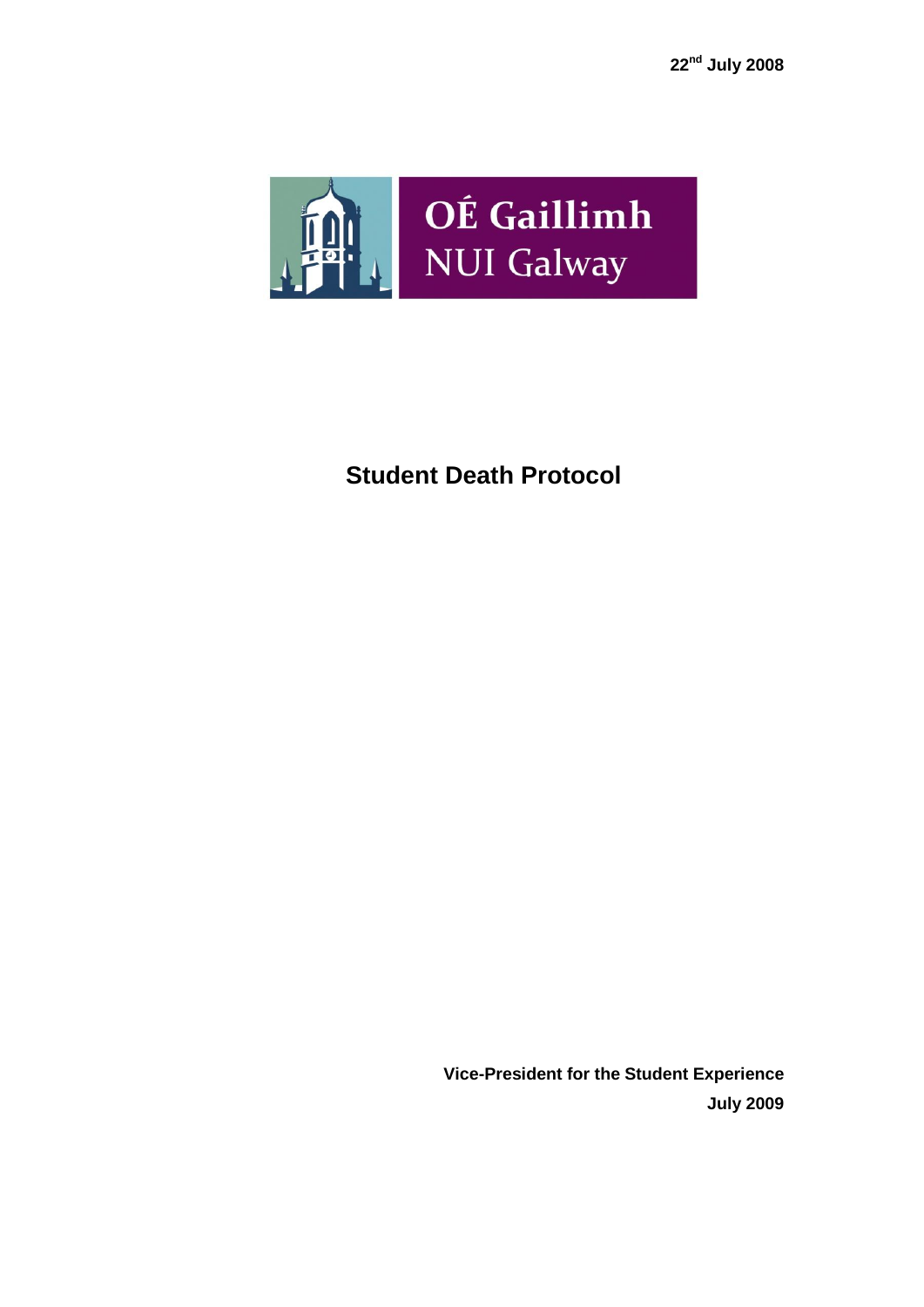# **CONTENTS**

| 1            |  |  |  |
|--------------|--|--|--|
| 2            |  |  |  |
|              |  |  |  |
| 2.1          |  |  |  |
| 2.2          |  |  |  |
| 2.3          |  |  |  |
| 2.4          |  |  |  |
| 2.5          |  |  |  |
| 2.6          |  |  |  |
| 2.7          |  |  |  |
| 2.8          |  |  |  |
| 2.9          |  |  |  |
| 2.10         |  |  |  |
| $\mathbf{3}$ |  |  |  |
|              |  |  |  |
| 3.1<br>3.1.1 |  |  |  |
| 3.1.2        |  |  |  |
| 3.1.3        |  |  |  |
| 3.1.4        |  |  |  |
| 3.1.5        |  |  |  |
| 3.1.6        |  |  |  |
|              |  |  |  |
| 4            |  |  |  |
| 4.1          |  |  |  |
| 4.2          |  |  |  |
| 4.3          |  |  |  |
|              |  |  |  |
|              |  |  |  |
|              |  |  |  |
|              |  |  |  |
|              |  |  |  |
|              |  |  |  |
|              |  |  |  |
|              |  |  |  |
|              |  |  |  |
|              |  |  |  |
|              |  |  |  |
|              |  |  |  |
|              |  |  |  |
|              |  |  |  |
|              |  |  |  |
|              |  |  |  |
|              |  |  |  |
|              |  |  |  |
|              |  |  |  |
|              |  |  |  |
|              |  |  |  |
|              |  |  |  |
|              |  |  |  |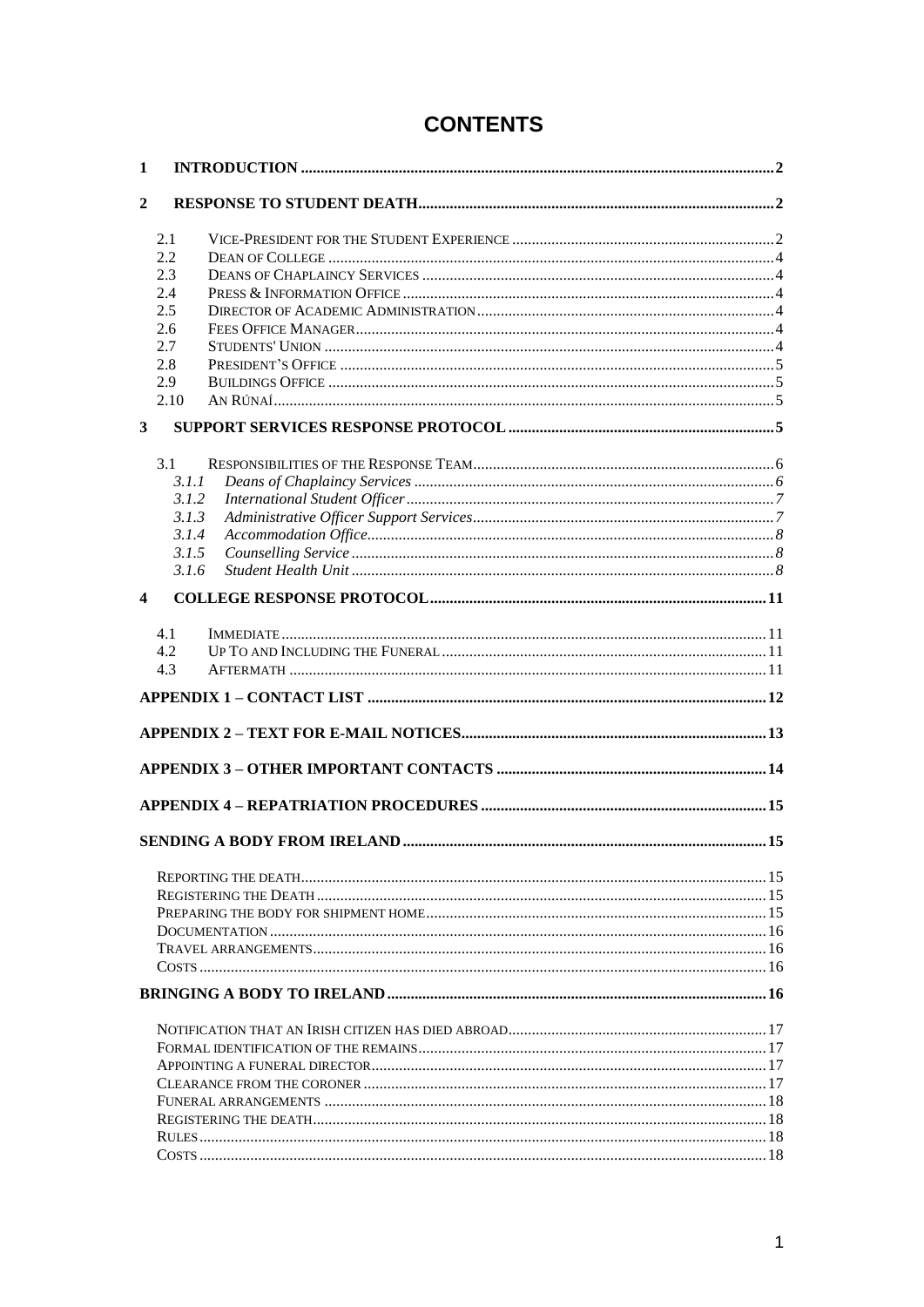# <span id="page-2-0"></span>**1 Introduction**

The death of a member of the University student body is a serious matter for the whole of the University community, especially the student's close friends, peers and College staff, and it is important that the University responds to the death in a way that:

- Acknowledges the loss properly
- Deals sensitively with the aftermath  $\bullet$
- Supports the bereaved, both on and off campus.

In responding to the death, the University should, **at all times, be sensitive to the role and involvement of the family and relatives of the deceased** as the persons primarily concerned with the death.

There are four stages in the response of the university to a student death:

- Verification of the death, establishing personal details of the deceased and ensuring notification of deceased's next of kin has taken place
- The immediate communication of the news to the appropriate officers and offices of the university
- The lead up to and the funeral or memorial service
- The provision of on-going support for friends of the deceased in the university.

The protocols below **are intended to be a guide towards a response rather than an exhaustive and prescriptive plan of action**. Aspects of the plan may not be appropriate in all circumstances, and in certain circumstances actions in addition to what are set out below may have to be taken.

# <span id="page-2-1"></span>**2 Response to Student Death**

Information about a student death may enter the University from a variety of sources. The information, however it is received, should be immediately communicated to the office of the Vice-President for the Student Experience.

On learning of the death of a student in an associated institution<sup>1</sup>, the Vice-President for the Student Experience shall make immediate contact with their counterpart in the other institution, shall convey the condolences of the University community and shall offer any advice and practical support that is considered appropriate in the particular situation.

## <span id="page-2-2"></span>**2.1 Vice-President for the Student Experience**

The Vice-President for the Student Experience will be in overall charge of the response to the student death and will consult as appropriate with the Registrar & Deputy President and such members of the University Management Team as is deemed appropriate.

 <sup>1</sup> St. Angelas' College; Burren College of Art; Shannon College of Hotel Management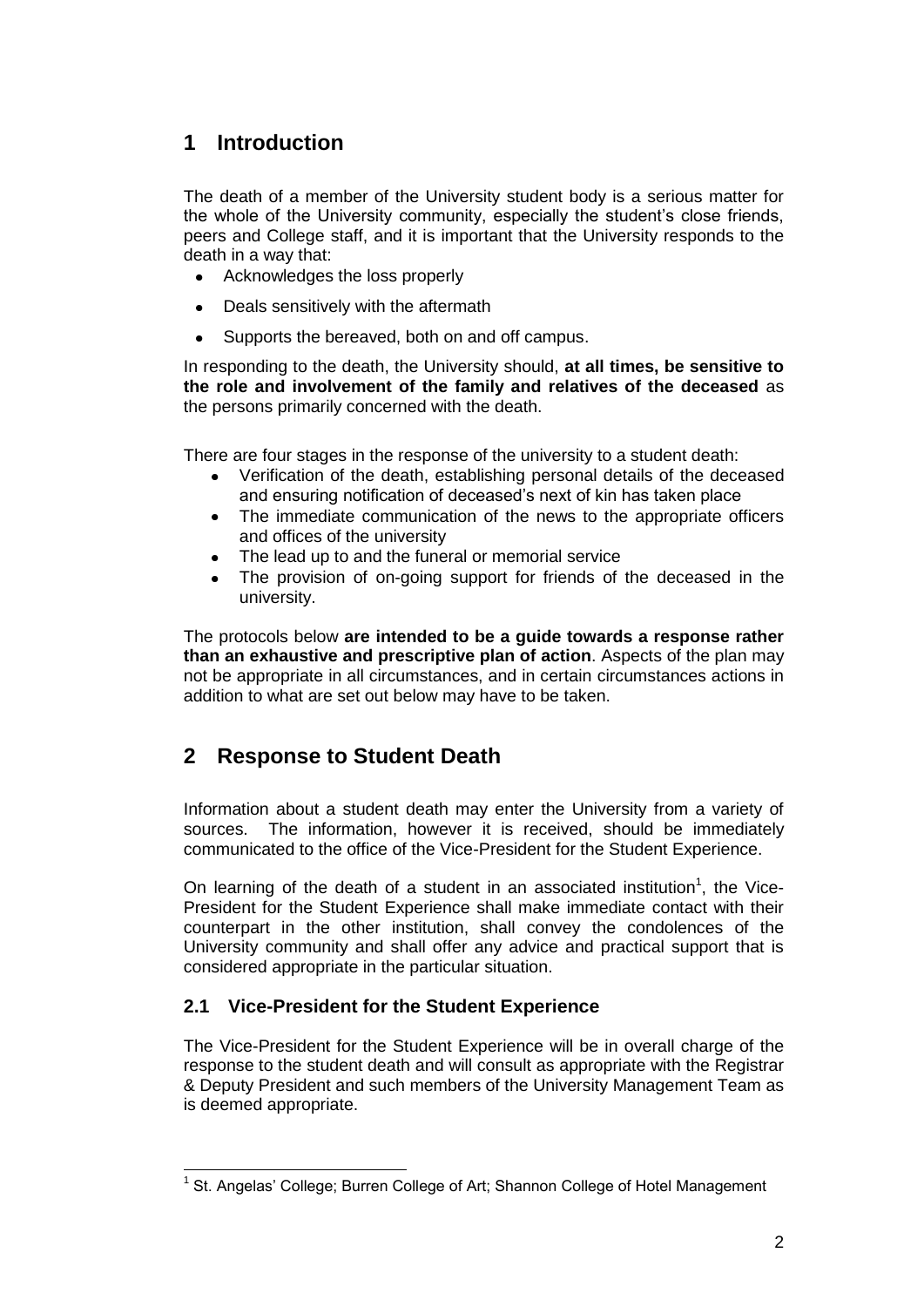The Vice-President for the Student Experience will oversee actions related to the death including making contact with the family of the deceased to express condolences on behalf of the University, and represent (or ensure representation of) the University at the funeral or memorial service.

#### The **Vice-President for the Student Experience** (or his/her nominee) will

- Verify in so far as possible the accuracy of the information received.
- Contact in person by telephone:
	- o **Dean** of relevant College (or substitute) and request him/her to initiate the College Response Protocol outlined in Section 4 below.
	- o **Dean of Chaplaincy Services** (or substitute) and ask them to initiate the Support Services Response Protocol outlined in Section 3 below.
	- o In the case that the student is an International Student or the death of the student occurs abroad whilst pursuing part of their University Course, the **Director of International Affairs (or substitute).**

#### **This Group will constitute the overall steering group for handling a student death and will make any decisions required by the College or Support Services Response Teams.**

The Vice-President for the Student Experience will:

- Establish the enrolment status of the student (Class, Faculty, Year, Registration status) through the Director of Academic Administration.
- Notify the following of the death by e-mail:
	- o University Management Team
	- o President's Office
	- o Administrative Officer of relevant College
	- o Director of Communications
	- o Press & Information Officer
	- o Director of Academic Administration
	- o Admissions Officer
	- o Fees Office Manager
	- o President and Welfare Office of the Students' Union
	- o Buildings Office

and as appropriate:

- Mature Students Officer
- $\bullet$ Disability Liaison Officer
- Access Officer
- Director of the Office for International Affairs

The Vice-President for the Student Experience will be responsible for maintaining this document and ensuring that it is made available on the University Intranet.

In the event of the Vice-President for the Student Experience being unable to take overall charge, in person, to the response to the death, he/she will nominate a person to act on his/her behalf.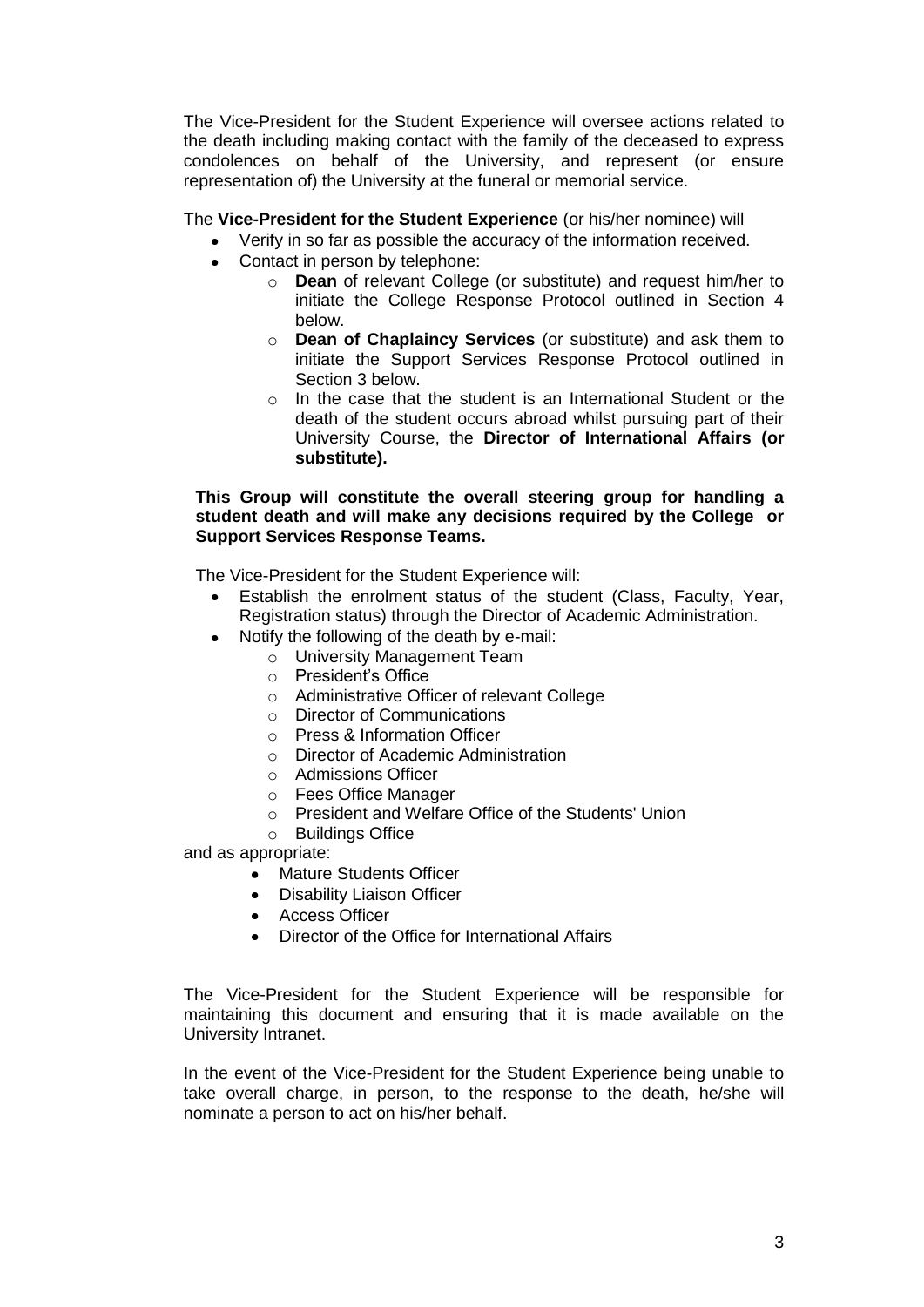## <span id="page-4-0"></span>**2.2 Dean of College**

The Dean of College is responsible for the implementation of the College Response Protocol in line with section 4.0 below.

## <span id="page-4-1"></span>**2.3 Deans of Chaplaincy Services**

The Deans of Chaplaincy Services are responsible for the implementation of the Support Services Response Protocol in line with section 3.0 below.

#### <span id="page-4-2"></span>**2.4 Press & Information Office**

It is important in the distribution of notices that these are made in a timely and appropriate fashion. It would be important in the case of a death of a student whilst living away from their family that family and friends of the deceased are aware of the death before any public University notice is issued.

The Press & Information Office, under the direction of the Vice-President for the Student Experience, will be responsible for:

- Preparing a suitable notice for distribution to all Staff via the e-mail system.
- Preparing a suitable notice for distribution via e-mail by MIS/Computer Services to all students except in the case of an undergraduate student where the death occurs during the summer break.
- Issuing the notices taking into consideration whether the information is public.
- Dealing with queries arising from a student death from the public.

## <span id="page-4-3"></span>**2.5 Director of Academic Administration**

The Director of Academic Administration will **immediately** :

- Verify the registration and examination status of the student and advise the Vice-President for the Student Experience.
- Ensure that all necessary steps are taken so that no correspondence (including registration material or examination results) emanates from the various offices of the Academic Administration of the University to the deceased.
- Update the Student Record appropriately.
- Ensure that the students name is removed from any graduation literature (if appropriate and possible).

## <span id="page-4-4"></span>**2.6 Fees Office Manager**

The Fees Office Manager will **immediately** ensure that all necessary steps are taken so that no fees office or accounts office material is issued to the deceased.

#### <span id="page-4-5"></span>**2.7 Students' Union**

The Students' Union will notify the appropriate class representative and participate in the Response Team.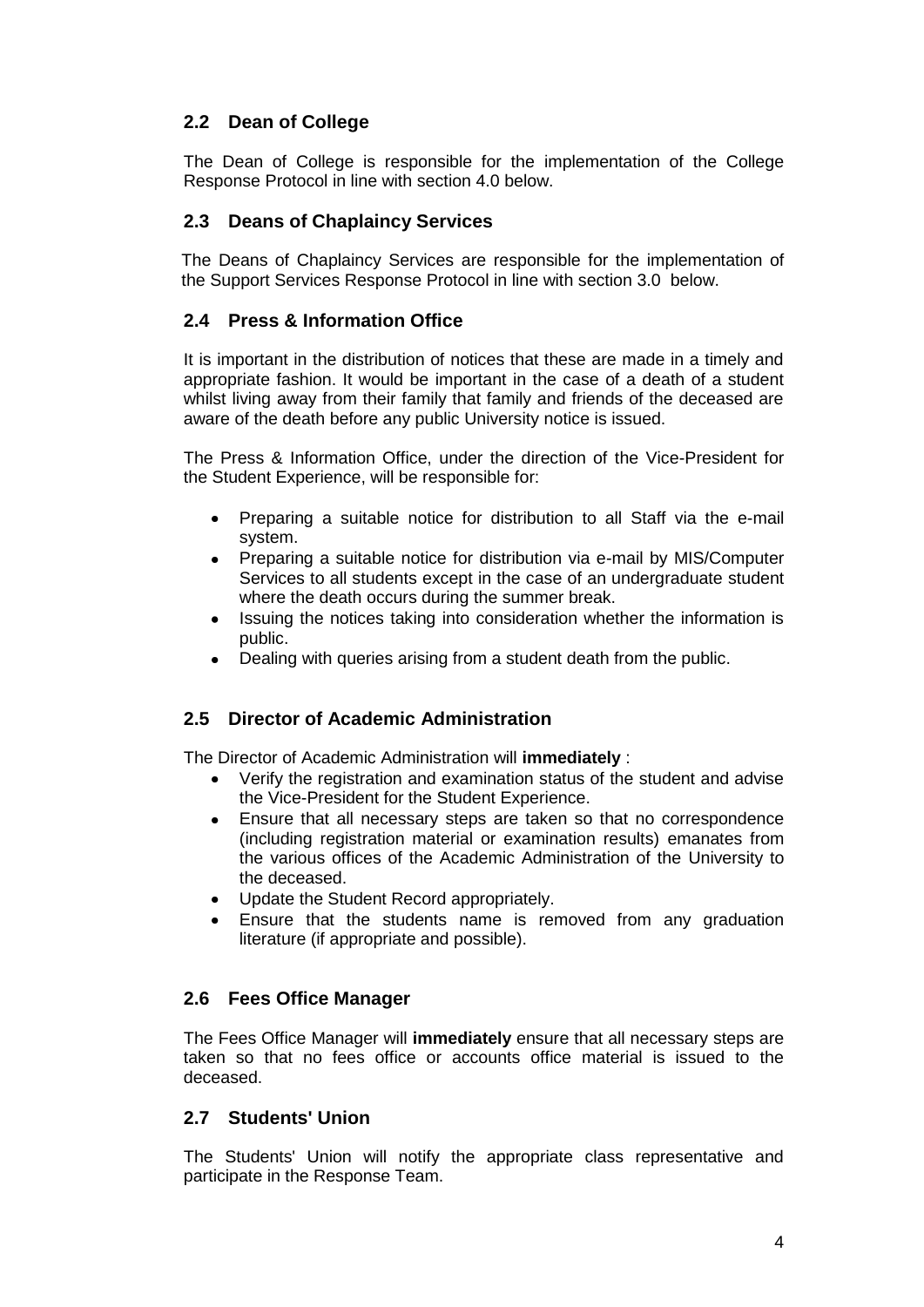## <span id="page-5-0"></span>**2.8 President's Office**

The President's Office will advise the Buildings Office as to the dates on which the University flag should fly at half mast.

In the case of the death of a postgraduate student the President's Office will notify the following:

- **Alumni Office**: to amend their database to prevent mailshots re. reunions, Gala Banquets, *Cois Coiribe,* etc.
- **National University of Ireland (NUI)**: to amend their database to prevent mailshots re. Senate elections, convocations, etc.
- **Our Switchboard Operators**: as research postgraduates would have access to a University extension and the Operators could unknowingly try to put through phone calls for them which would be distressing to other research students.

## <span id="page-5-1"></span>**2.9 Buildings Office**

In the event of the death or an assumed death on campus, discovered by security personnel, instigate emergency procedures for contacting Ambulance, Gardaí and Dean of Chaplaincy Services. Ensure that the Vice-President for the Student Experience, Chief of Security and the Health Unit Doctor are informed immediately, whatever the time, day or night

In the event of the death of a student arrange for the flying of University Flag at half-mast for two days of the funeral, following specific instruction from the President's Office.

## <span id="page-5-2"></span>**2.10 An Rúnaí**

Following the funeral of the student the Secretary for Academic Affairs (in the case of Academic Council expression of condolence) or the Secretary of the University (in the case of Údarás na hOllscoile expression of condolence) will issue a letter of condolence to the family on behalf of the University.

## <span id="page-5-3"></span>**3 Support Services Response Protocol**

The Deans of Chaplaincy Services have overall responsibility for the implementation of the Support Services Response Protocol.

The Response Team will consist of the following (or their nominee):

- A Dean of Chaplaincy Services
- the Accommodation Officer
- the Administrative Officer Support Services
- the Head of Counselling Service
- the Medical Director of the Health Unit
- the Students' Union Welfare Officer
- Director of International Affairs (as appropriate).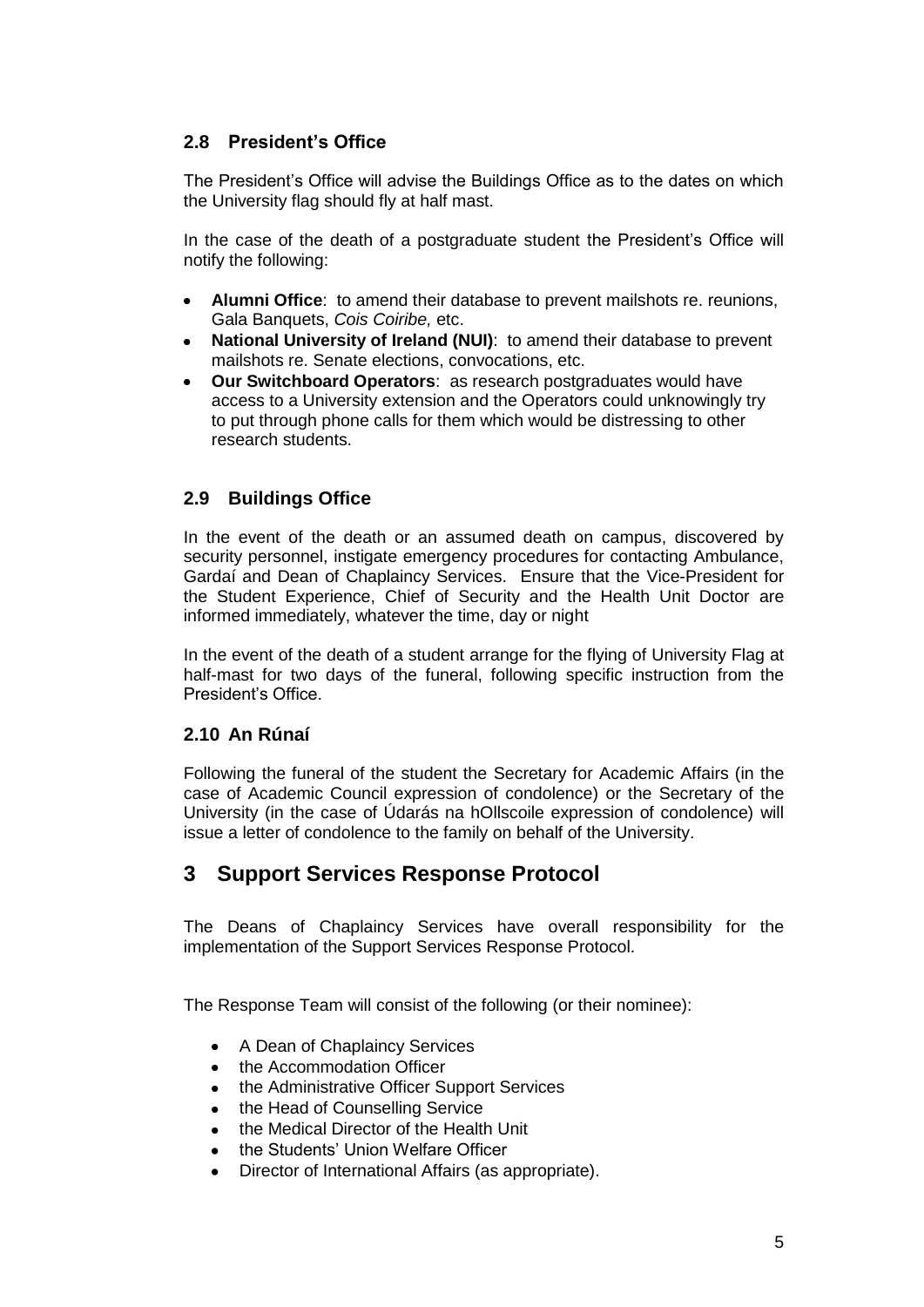The composition of the Response Team is flexible and other university or Students' Union officers may be added as appropriate in particular circumstances.

A meeting of the Response Team will be convened and chaired by the Dean of Chaplaincy Services as soon as possible following knowledge of the death of the student, including at week ends and outside of office hours, and during periods when the University is officially closed. **The Dean of the College and/or the Course Director of the academic programme followed by the deceased student will be invited to the meeting.**

The Response Team will ensure that the actions set out in the 'Student Death Protocol' herewith, together with such other actions as may arise in particular cases, are carried out by designated personnel within and outside of the Team.

The Response Team will meet as necessary to ensure the discharge of its responsibilities.

## <span id="page-6-0"></span>**3.1 Responsibilities of the Response Team**

#### <span id="page-6-1"></span>**3.1.1 Deans of Chaplaincy Services**

On being informed of a student death and having confirmed the facts they will:

- Call together the Response Team
- Invite College Dean and academic Course Director to the meeting of the Response Team
- Check Quercus Student Records System to find out: ID Number, Faculty and Programme, Home Address and Home Phone Number.
- Briefing the Press & Information Office
- Contact as appropriate the
	- o Family
	- o Hospital/Mortuary/Undertaker
	- o Gardaí
	- o Local clergy
	- $\circ$  Housemates, classmates, friends  $-$  in the event that these are in Colleges other than the College of the deceased, the Dean of Chaplaincy Services will also contact the Deans of those Colleges so that they are aware of the situation.
	- o Appropriate academic staff.
- Advise the Vice-President for the Student Experience of funeral arrangements and ensure that all concerned have them to hand.
- Advise An Rúnaí of the names of the appropriate family members (parents, spouse etc) and home address of the deceased in order that an appropriate letter of condolence may be issued to the family.
- Advise the Buildings Office of the date of the funeral to ensure that the flag is flown at half mast.
- Organise whatever liturgical response is seen as appropriate in the Chapel of St. Columbanus or in another suitable place. This may include elements of the actual funeral or may just have a gathering from the University community.
- Order and send flowers if appropriate.
- Attend the funeral services.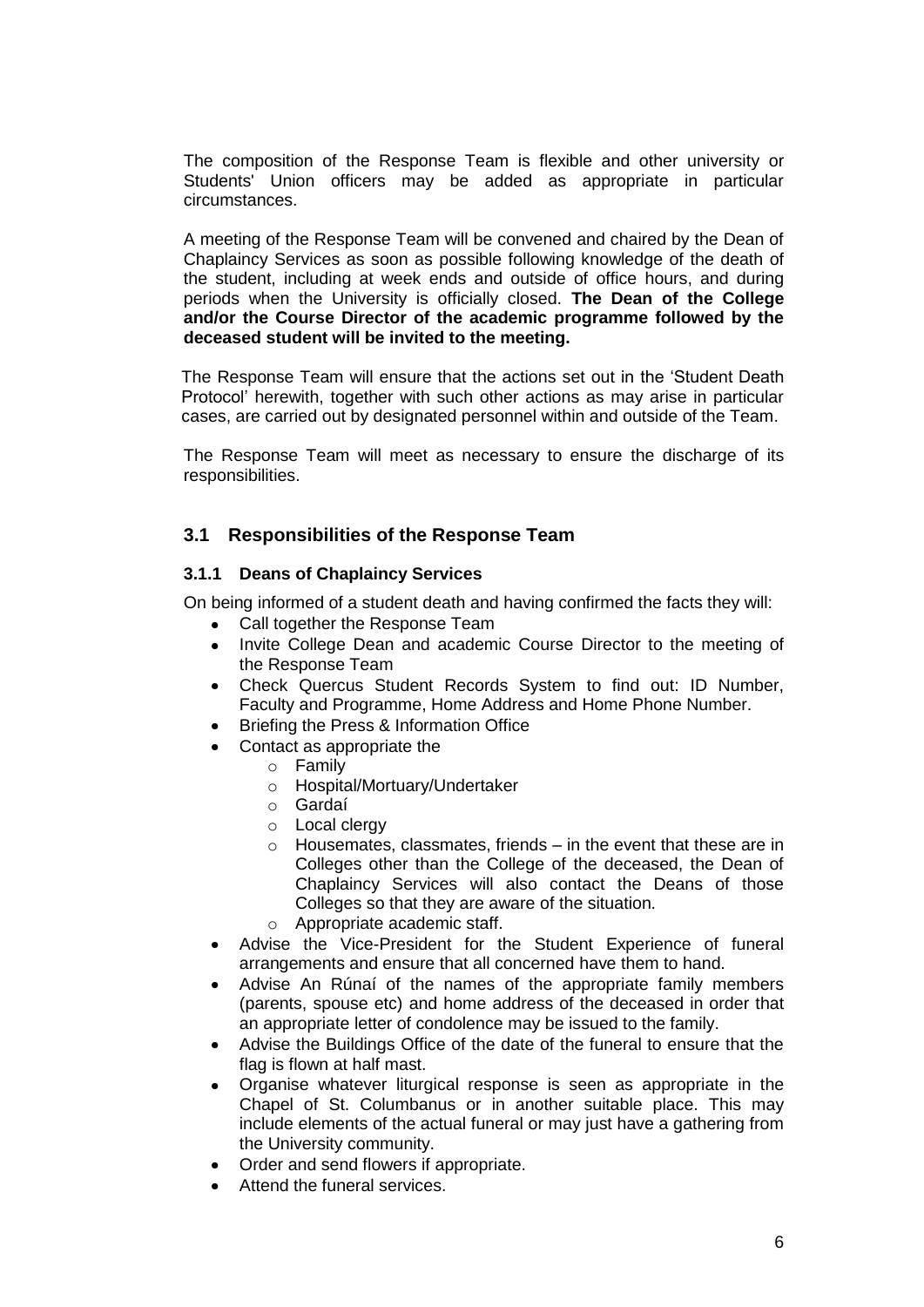- Organise an appropriate memorial service following the funeral (approximately one month) to which members of the family would be invited and which would be advertised to all students.
- Continue to offer ongoing support to the family, to the students and to the staff involved.
- $\bullet$  Send a card on the 1<sup>st</sup> Anniversary.

The University shall strive to be respectful of and sensitive to the religious and cultural norms of the deceased and their family. To facilitate this, the Deans of Chaplaincy Services will have adequate training and information on how all the major religious traditions respond to death. On the death of a student the Deans of Chaplaincy Services will determine his or her religious affiliation and, where appropriate, make contact with the religious leaders of that church, denomination or faith community to seek advice and to offer possible assistance. The Deans of Chaplaincy Services will advise the University in such matters so that a sensitive and respectful response is made. A list of appropriate contacts is available as Appendix 3.

#### <span id="page-7-0"></span>**3.1.2 International Student Officer**

In the event of the death of an International Student or a student of NUI Galway abroad on a University Course the Director of the International Office and the International Student Officer (and/or their nominees) will participate in the Response Team.

The Director of International Affairs will be particularly responsible for:

(a) In the event of the death of an International Student in Ireland:

- Contacting the Relevant Embassy (the Vice-President for the Student Experience will decide on the involvement of the Embassy based on each individual situation)
- Contacting the Agent/Home University or the individual student's family as appropriate
- Briefing the Press & Information Office
- Meeting, greeting and ensuring the family of the deceased are appropriately taken care of.
- Making appropriate arrangements for the repatriation of the deceased in line with the procedures identified in Appendix 4.
- Attending the funeral.

(b) In the event of an Irish Student abroad on a University Course:

- Making contact with the Irish Embassy Abroad
- Liaising with the family
- Liaising with Department of Foreign Affairs
- Briefing the Press & Information Office
- If appropriate travelling abroad with the family to help with the repatriation of the deceased in line with the procedures identified in Appendix 4.
- Attending the funeral.

#### <span id="page-7-1"></span>**3.1.3 Administrative Officer Support Services**

In the case of a funeral within Ireland the Support Services Administrative Officer, where necessary, will arrange transport of students to funeral and make students aware of transport arrangements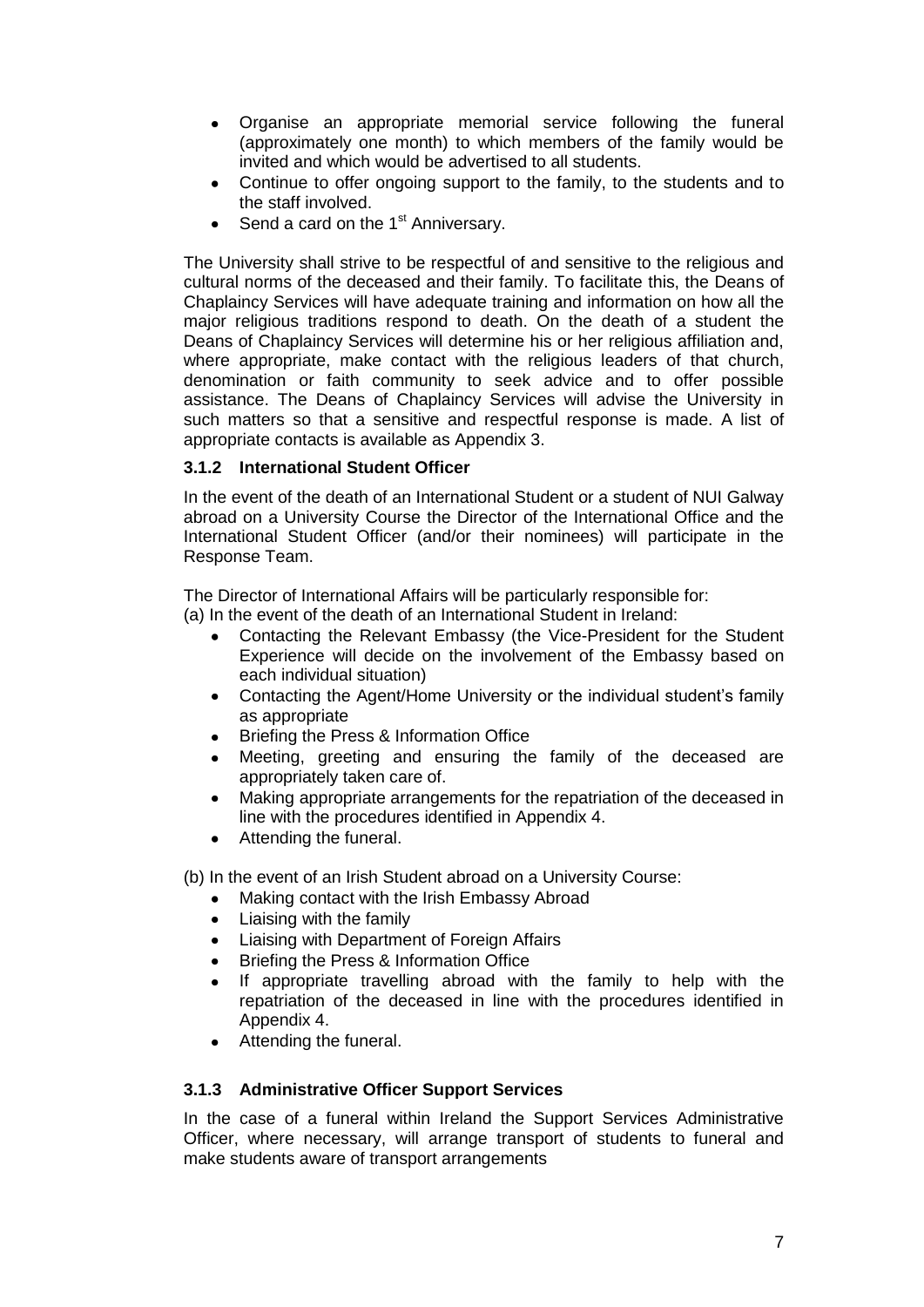## <span id="page-8-0"></span>**3.1.4 Accommodation Office**

The Accommodation Service will

- Liaise with the housing personnel who are dealing with the friends and family of the deceased.
- If the student was residing in a residence other than his/her home, the Accommodation Service will contact the Student Residence Management, landlord or landlady to inform them of the student's death, funeral arrangements etc.
- Inform housemates from possibly other Colleges.
- Provide temporary accommodation for the housemates of the deceased if necessary, and assist in re-housing them if requested.
- Liaise with landlord regarding the student's belongings, re-renting of rooms, etc.
- Refer housemates of the deceased to other Support Services if needed, i.e. Counselling, Deans of Chaplaincy Services etc

## <span id="page-8-1"></span>**3.1.5 Counselling Service**

The role of the Student Counselling Service is to support students affected by the death and staff members who need to break the news to other students.

Counselling will be made available immediately but Students may not choose to access counselling in the immediate aftermath of a death and may prefer the support of a group or friendship. After a period of time individuals and groups recognise whether these sources of support are sufficient or whether professional help is appropriate. If professional help is required at a later stage it will be available.

The counselling service is a resource for the staff who will need to convey the news of the death to the student's classmates and friends.

On receipt of the news of the death the Counselling Service will:

- Review records to establish whether the student was attending counselling
- Attend the meeting of the Response Team
- $\bullet$ contact the relevant department by e-mail, to offer support in whatever manner the staff member feels is appropriate. This could take the form of going to the class with the staff member to break the news, or it could involve consulting with the relevant staff as to how to approach the class group and to discuss how to deal with the situation, e.g. if the death was due to suicide there will be additional issues to consider.
- In the case where there is a service held on campus, one of the  $\bullet$ Counsellors will attend and will briefly outline the support available through the counselling service. This can be in the form of individual counselling or meeting with groups of peers who express a need for this support.

## <span id="page-8-2"></span>**3.1.6 Student Health Unit**

The Medical Director will undertake the following actions, as appropriate:

- Review Records
- Meet with Health Unit team and alert them
- Attend meeting of Response Team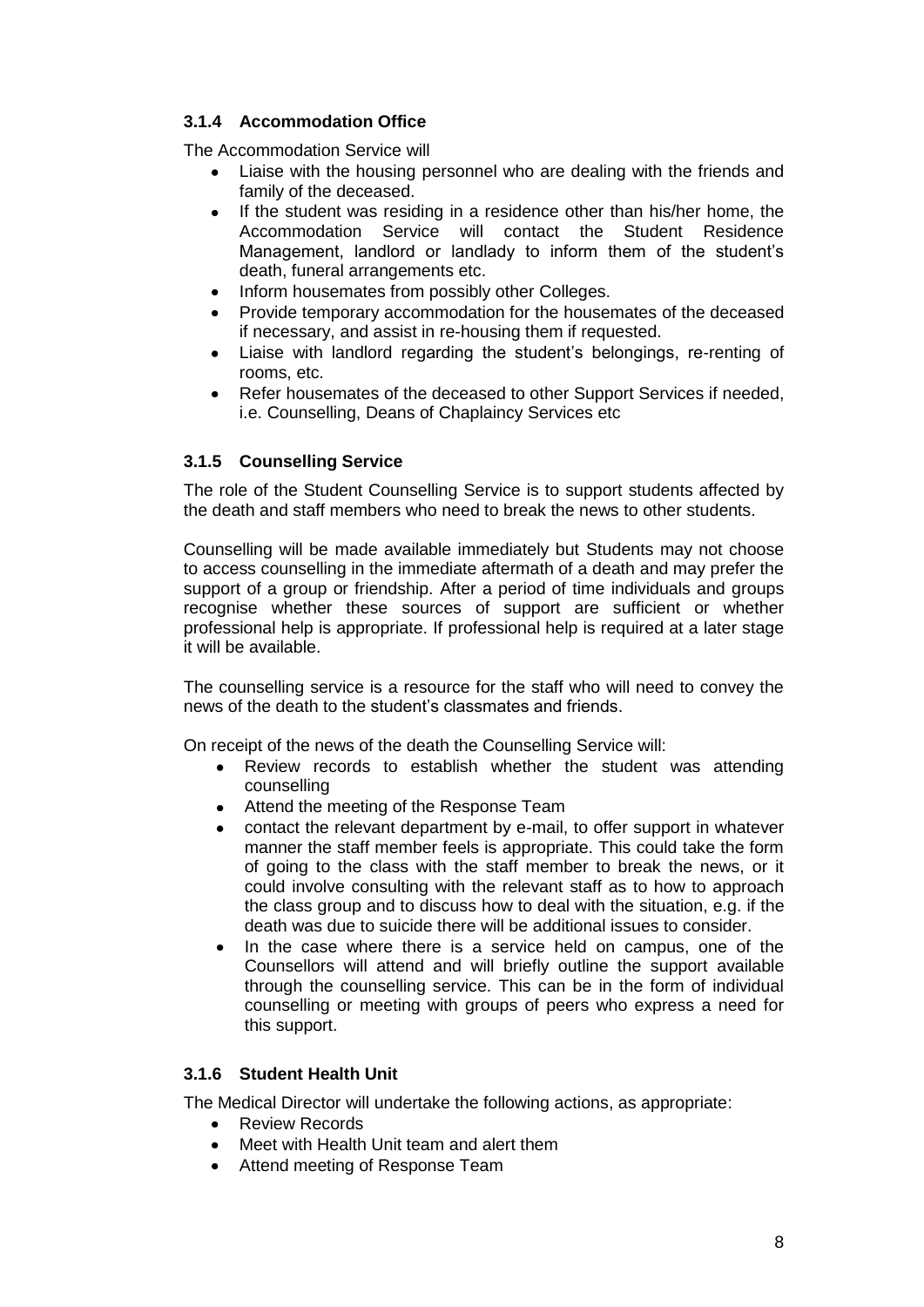- Contact family or next of kin of the deceased, where appropriate
- Where the death is as a result of a notifiable condition, e.g. meningitis determine who else is potentially affected by it and inform the Public Health Doctor who will follow up with all contacts of the deceased
- Offer services of the Health Unit to students through Deans and Programme Directors.
- Liaise with Gárdai where appropriate
- Carry out any other functions that are appropriate or are required as is normal for a GP service in these circumstances.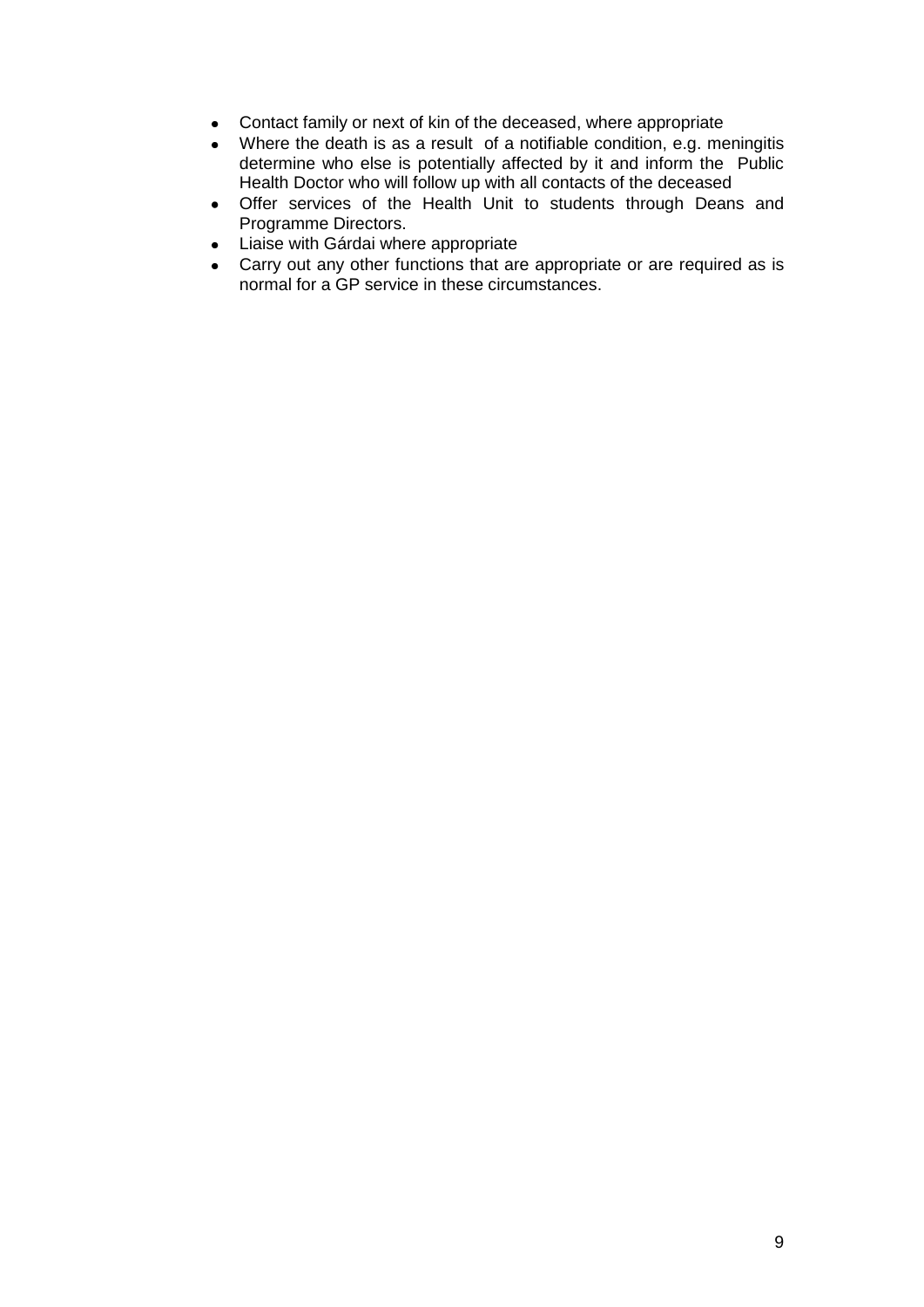#### **Dean of Chaplaincy Services**

Overall co-ordination of the Support Services Response. Calls a meeting of the Support Services Response Team. Involves academic Course Director and College Dean in the response. Makes contact with family of the deceased. Carries out other actions outlined in Dean of Chaplaincy Services protocol. Where the Dean of Chaplaincy Services intend being absent from the Campus they will nominate a deputy from among the other Support Services to co-ordinate the Support Services Response in the event of a student death.

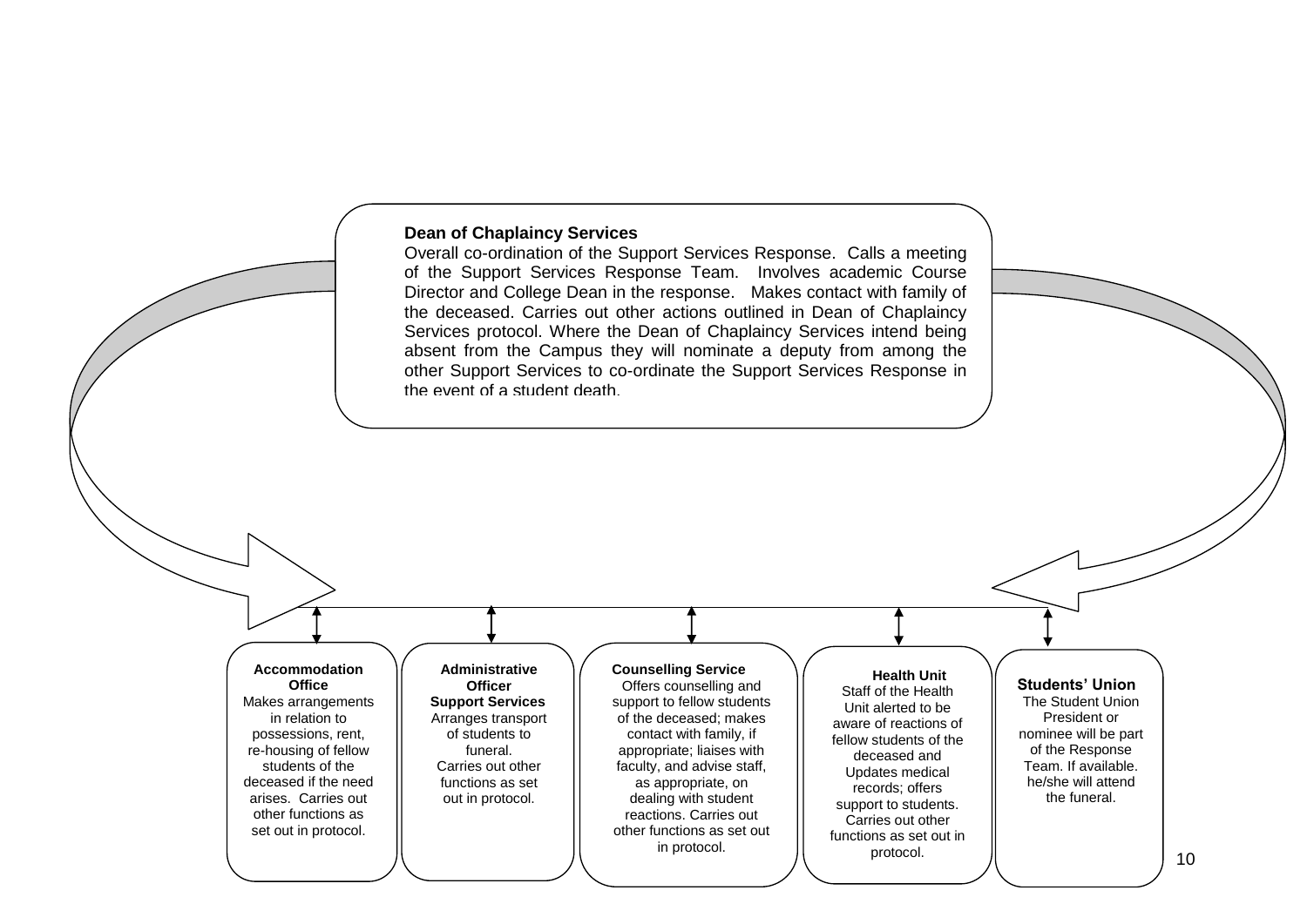# <span id="page-11-0"></span>**4 College Response Protocol**

The implementation of the College Protocol is the responsibility of the Dean of the College.

## <span id="page-11-1"></span>**4.1 Immediate**

Having been notified of the death of a student of the College by the Vice-President for the Student Experience, the Dean of College/Administrative Officer communicates news **immediately** to the relevant Heads of Schools, Course Directors, Tutors, Advisors, and appropriate lecturing staff. Ideally this should occur in advance of the general University notice which will be issued by the Press & Information Office.

It should be noted that in the event that family or close friends of the deceased are not in the same College as the deceased this will be identified as soon as possible by the Deans of Chaplaincy Services and the Dean(s) of those Colleges notified. In this case the Dean(s) should:

- Contact appropriate course supervisors and alert them.  $\bullet$
- Extend course work deadlines and defer assessments for these students.
- Refer them as appropriate to the student support services available.

## <span id="page-11-2"></span>**4.2 Up To and Including the Funeral**

- Participate in the Response Team
- Extend course-work deadlines and defer assessments for fellow students of the deceased until after funeral, as appropriate
- Dean or delegate to represent the College at the funeral.
- College will send a wreath or charitable donation in line with the request of the family or any ethnic, cultural or religious considerations.

## <span id="page-11-3"></span>**4.3 Aftermath**

- Letters of condolence to be sent to the family of the deceased by the Dean and staff who knew student, as appropriate.
- Be aware that both colleagues of the deceased student and staff may require ongoing support following the death of a student and refer them as appropriate to the support services available in the University (this is particularly important in the case of a suicide).
- In appropriate circumstances, the Dean may make a recommendation on the awarding of a posthumous degree to the Standing Committee of Academic Council.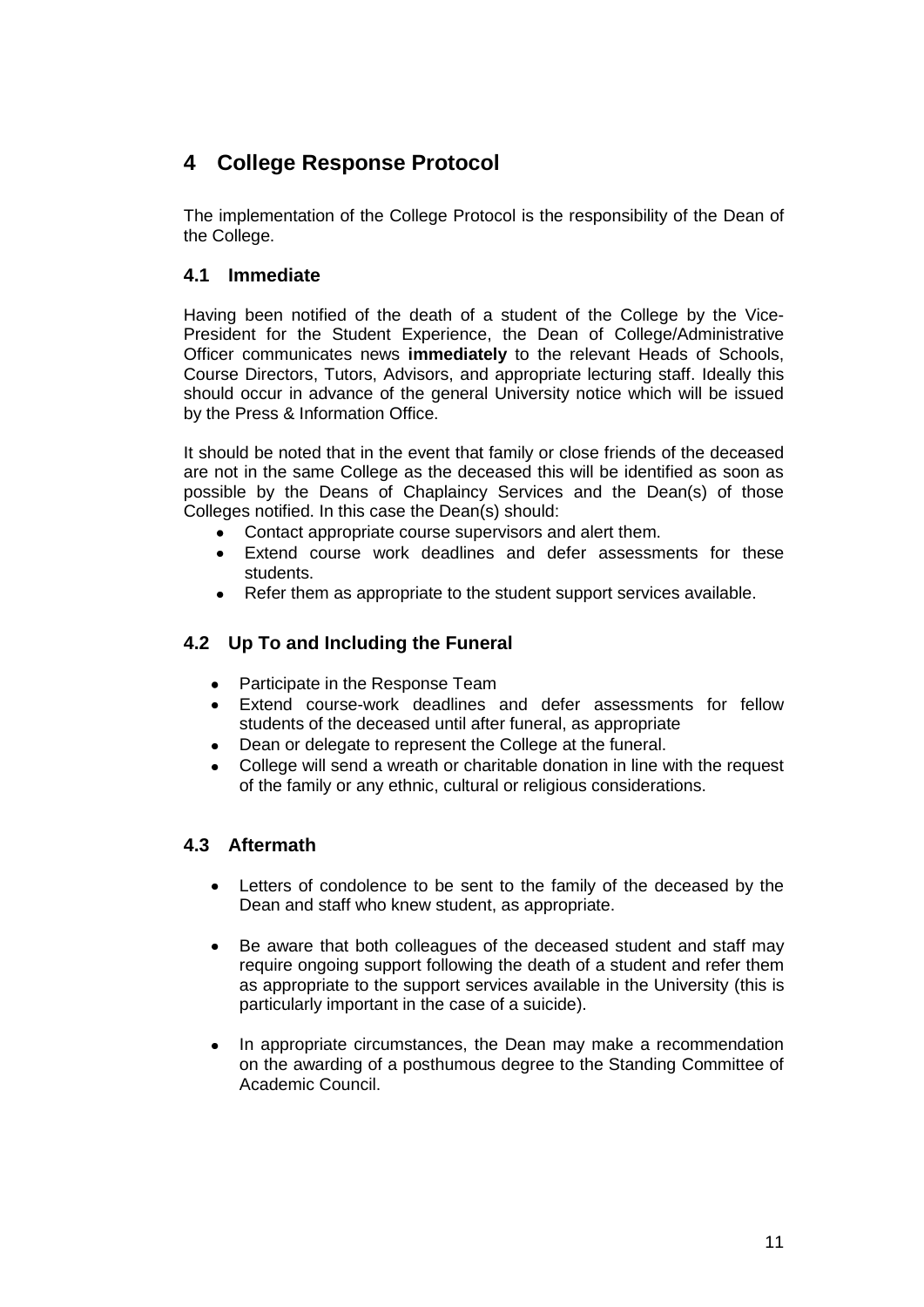## **Appendix 1 – Contact List**

<span id="page-12-0"></span>

| <b>UMT Members</b>                              |  |
|-------------------------------------------------|--|
| Vice-President for the Student Experience       |  |
| <b>College Deans</b>                            |  |
| <b>Graduate Studies</b>                         |  |
| <b>Deans of Chaplaincy Services</b>             |  |
| <b>Health Unit Medical Director</b>             |  |
| <b>Administrative Officer, Support Services</b> |  |
| <b>President of Students Union</b>              |  |
| <b>Admissions</b>                               |  |
| <b>Examinations</b>                             |  |
| Librarian                                       |  |
| <b>Press &amp; Information Office</b>           |  |
| <b>Head of Counselling</b>                      |  |
| <b>Accommodation</b>                            |  |
| <b>Disability Liaison Officer</b>               |  |
| <b>Mature Students Officer</b>                  |  |
| <b>Access Officer</b>                           |  |
| <b>Overseas Officer</b>                         |  |
| <b>Fees Officer Manager</b>                     |  |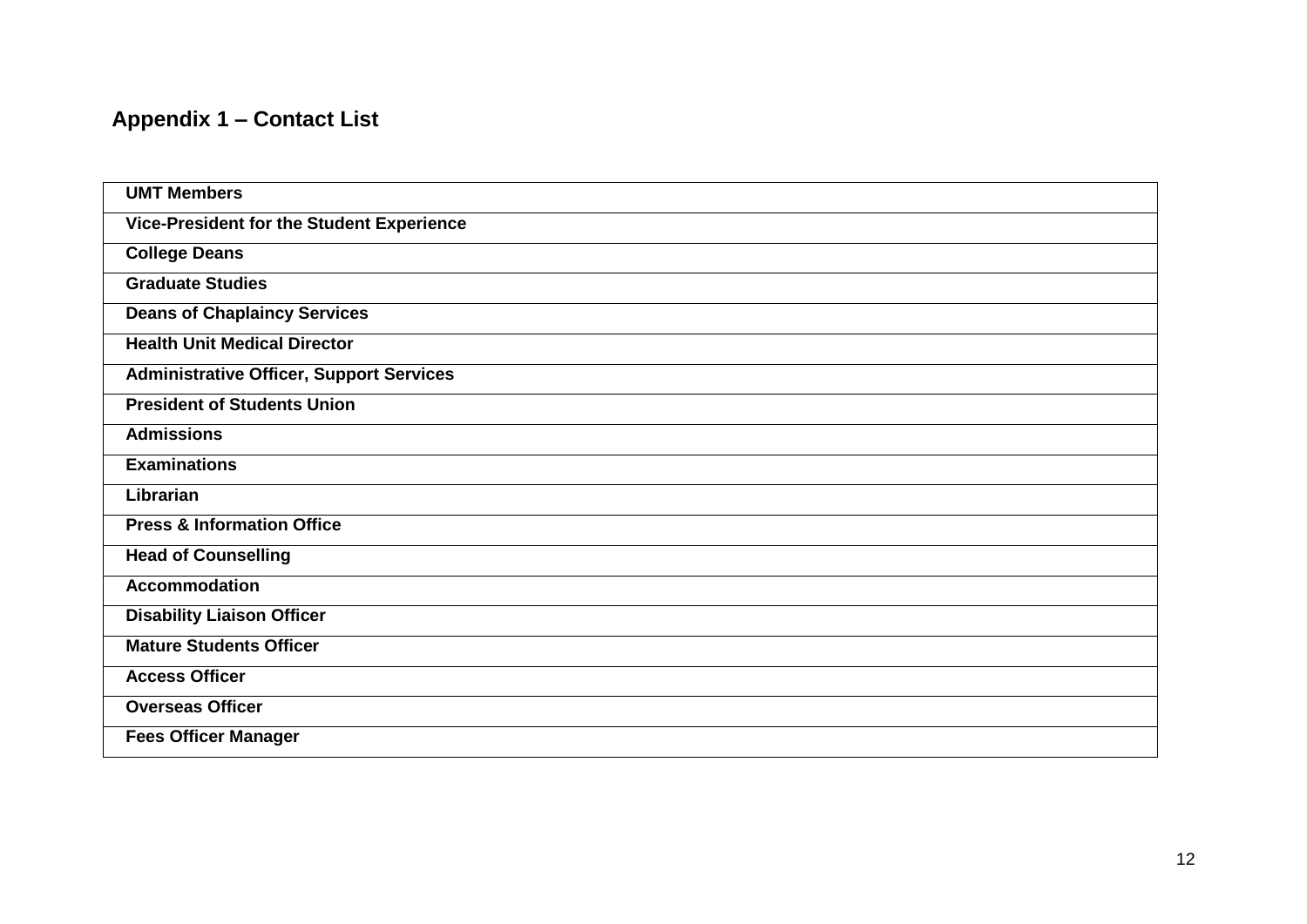## <span id="page-13-0"></span>**Appendix 2 – Text for E-mail notices**

To be prepared by the Press & Information Office These notices will be prepared in Irish also.

#### **1. In the event that Funeral Arrangements are known:**

It is with deep regret that we have learned of the death of  $\langle$ name>, a  $\langle$  year of study> year student in the College of <College name> at NUI Galway.

Funeral Arrangements are as follows:

Reposing at <location> from <time> to <time> on <date>

Removal to <church> for Requiem Mass at <time> on <date>. Burial afterwards in <cemetery>.

May he/she rest in peace.

#### **2. In the event that Funeral Arrangements are not known:**

It is with deep regret that we have learned of the death of  $\langle$ name>, a  $\langle$  year of study> year student in the College of <College name> at NUI Galway.

Funeral Arrangements will be notified as soon as they are available.

May he/she rest in peace

#### **3. In the event that the funeral has already taken place:**

It is with deep regret that we have learned of the death of  $\leq$ name>, a  $\leq$  year of study> year student in the College of <College name> at NUI Galway.

<he/She> died on <date> and <his/her> funeral has already taken place in <County>.

May he/she rest in peace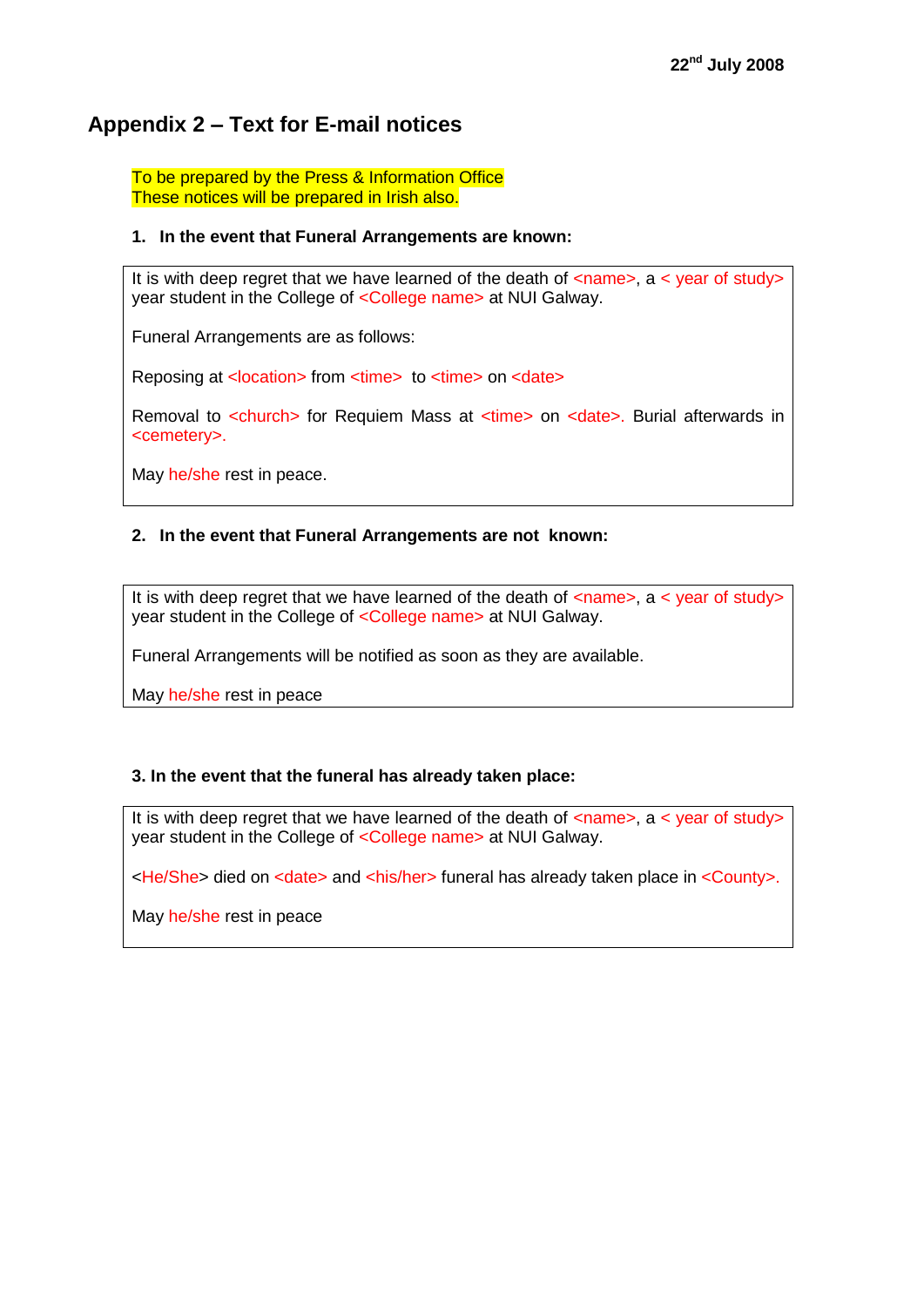# <span id="page-14-0"></span>**Appendix 3 – Other important contacts**

**To Be completed by the Deans of Chaplaincy Services**.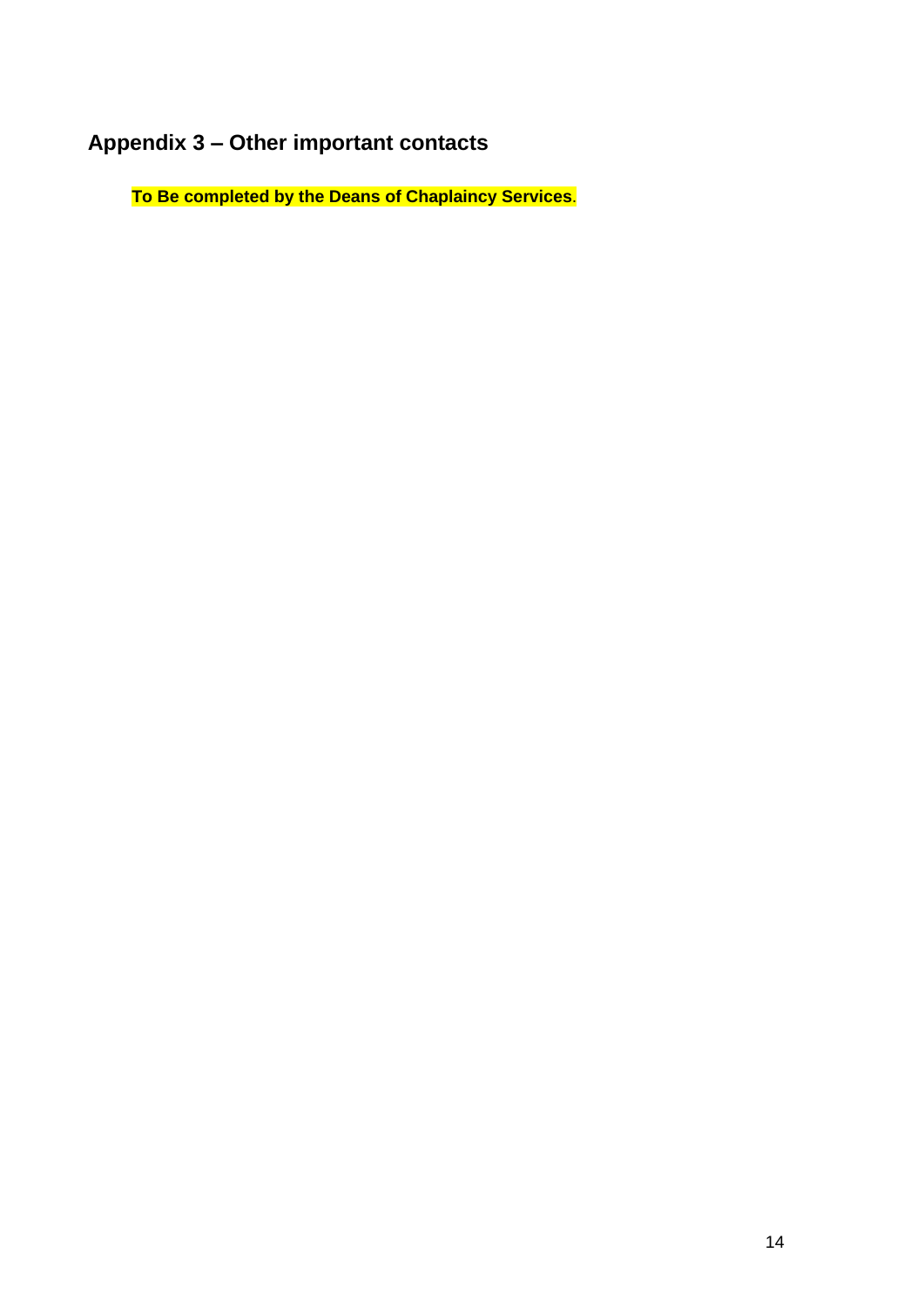# <span id="page-15-0"></span>**Appendix 4 – Repatriation Procedures**

## <span id="page-15-1"></span>**Sending a Body From Ireland**

When someone from another country dies in Ireland there are certain formalities that must be followed before the body can be sent out of Ireland for burial or cremation elsewhere. The purpose of the following information is to set out the general process and rules involved.

A funeral director in Ireland can help with the formalities and can make the necessary arrangements for 'repatriation'. Assistance is also available from the relevant embassy representing the person's country in Ireland. A funeral director from the student's country may also be able to arrange to have the body returned home.

It can be very costly to have a body repatriated from one country to another and the family may wish to consider having the body cremated in Ireland and having the ashes sent to the deceased's country.

## <span id="page-15-2"></span>**Reporting the death**

When a sudden, unnatural or violent death occurs, there is a legal obligation to report the death to the coroner. The appropriate coroner is the coroner for the district where the death occurred. Contact details can be found on:

[http://www.justice.ie/en/JELR/Pages/Coroner\\_details#Galway](http://www.justice.ie/en/JELR/Pages/Coroner_details#Galway)

The death may be reported to a member of the Garda Síochána, not below the rank of sergeant, who will notify the coroner.

The coroner will arrange for the body to be moved to a mortuary facility and for a medical examination (post-mortem) to be carried out to determine the cause of death. The Garda Síochána will assist the coroner in arranging a formal identification of the body by a family member or a relative.

Where a person dies from a natural illness or disease for which the deceased was being treated by a doctor within one month of the death, there is no need to notify the coroner. In this case, the doctor will issue the medical certificate of the cause of death (Death Notification Form).

## <span id="page-15-3"></span>**Registering the Death**

When someone dies in Ireland the death must be registered as soon as possible. Where the doctor issues the Death Notification Form, the death can then be registered and a death certificate can be obtained from the local Registrar of births, marriages and deaths. A death is automatically registered where a post-mortem is held at the request of the coroner however, there is likely to be a delay in getting a death certificate.

#### <span id="page-15-4"></span>**Preparing the body for shipment home**

The funeral director appointed in Ireland can embalm and prepare the body for repatriation on their premises. If a post-mortem has been held, the funeral director can obtain the release of the body from the coroner so that it can be prepared. It is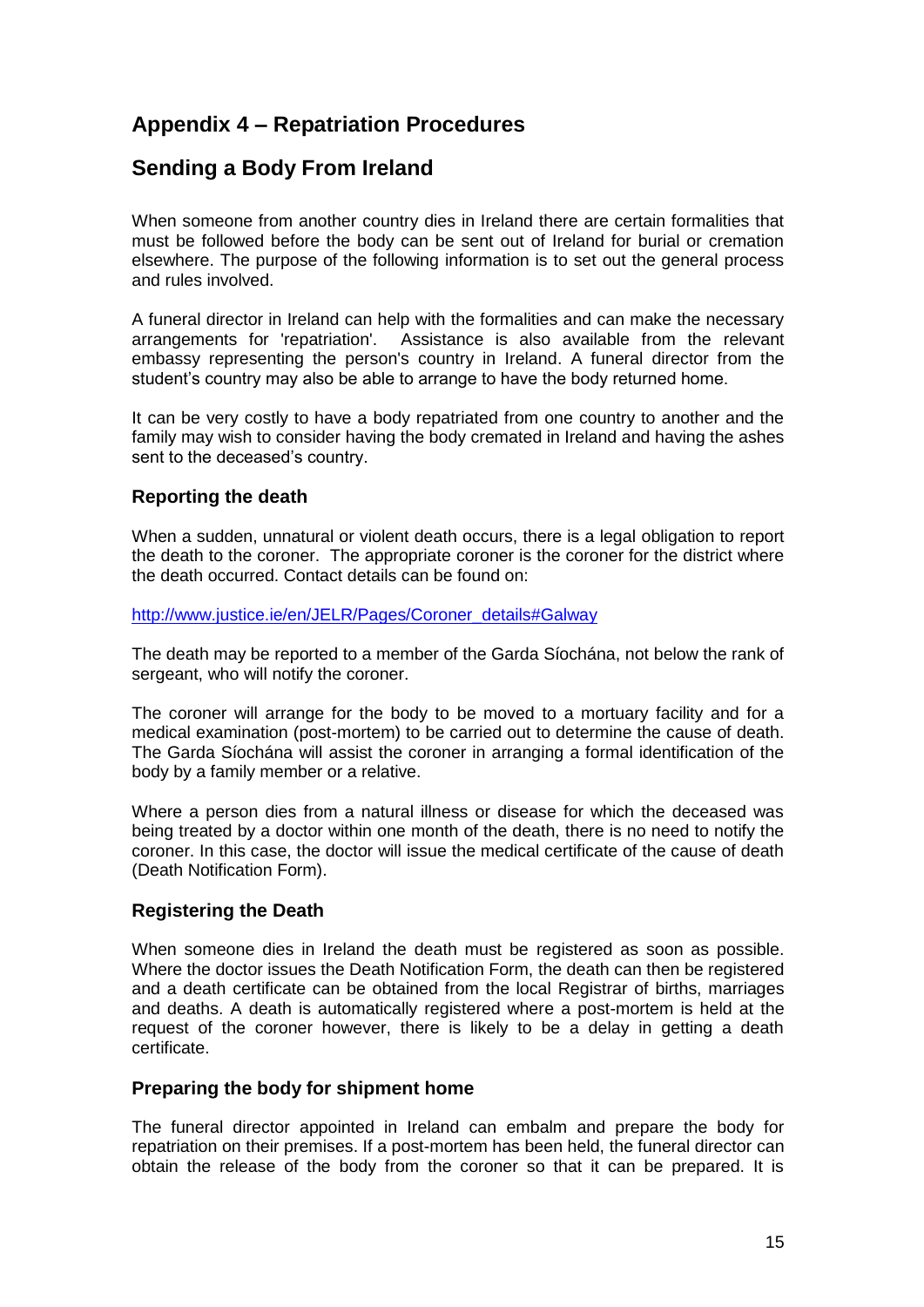necessary to have the body formally identified. This can be carried out by a travelling companion or business colleague of the deceased. In some cases however, it may be necessary for a family member to travel to confirm the identification.

International regulations require all coffins crossing international frontiers to be zinc or lead lined and sealed. These coffins are not suitable for cremation and either the lining has to be removed or another coffin provided in the country of destination, if the body is to be cremated.

#### <span id="page-16-0"></span>**Documentation**

Before a body can be removed from Ireland the following documentation is required:

- Coroner's Removal Order/Non-infectious Note
- Embalming Certificate
- Passport or Identity Card
- Funeral Director's Declaration
- **•** Embassy Permit
- Notarisation or apostilling of documents (where applicable)

The funeral director can obtain the Removal Order from the coroner and the death certificate from the Registrar (if available). The embassy can advise on what formalities and documentation are required. The funeral director can liaise with the embassy on any formalities that need to be carried out and assist in obtaining the required documentation.

#### <span id="page-16-1"></span>**Travel arrangements**

The funeral director can assist in making travel arrangements for the body from Ireland to the deceased's country.

The embassy should be notified of the travel arrangements so that the authorities in the deceased's country can be informed. The funeral director normally does this. A funeral director in the deceased's country is required who can liaise with the relevant authorities there and arrange the removal of the body for burial or cremation when it arrives.

#### <span id="page-16-2"></span>**Costs**

Repatriation of a deceased person abroad from Ireland can be an expensive process due to factors such as the distance to be travelled and how the body is shipped. Check whether the person had travel insurance or private medical cover which would help cover the costs. If the deceased is covered contact the insurance company as soon as possible.

Financial assistance with the cost of repatriating a deceased person abroad **is not available** from the authorities in Ireland, just as it is unavailable from the authorities in many other countries.

## <span id="page-16-3"></span>**Bringing a Body to Ireland**

The following sets out the general process and rules involved when bringing a body to Ireland for burial or cremation.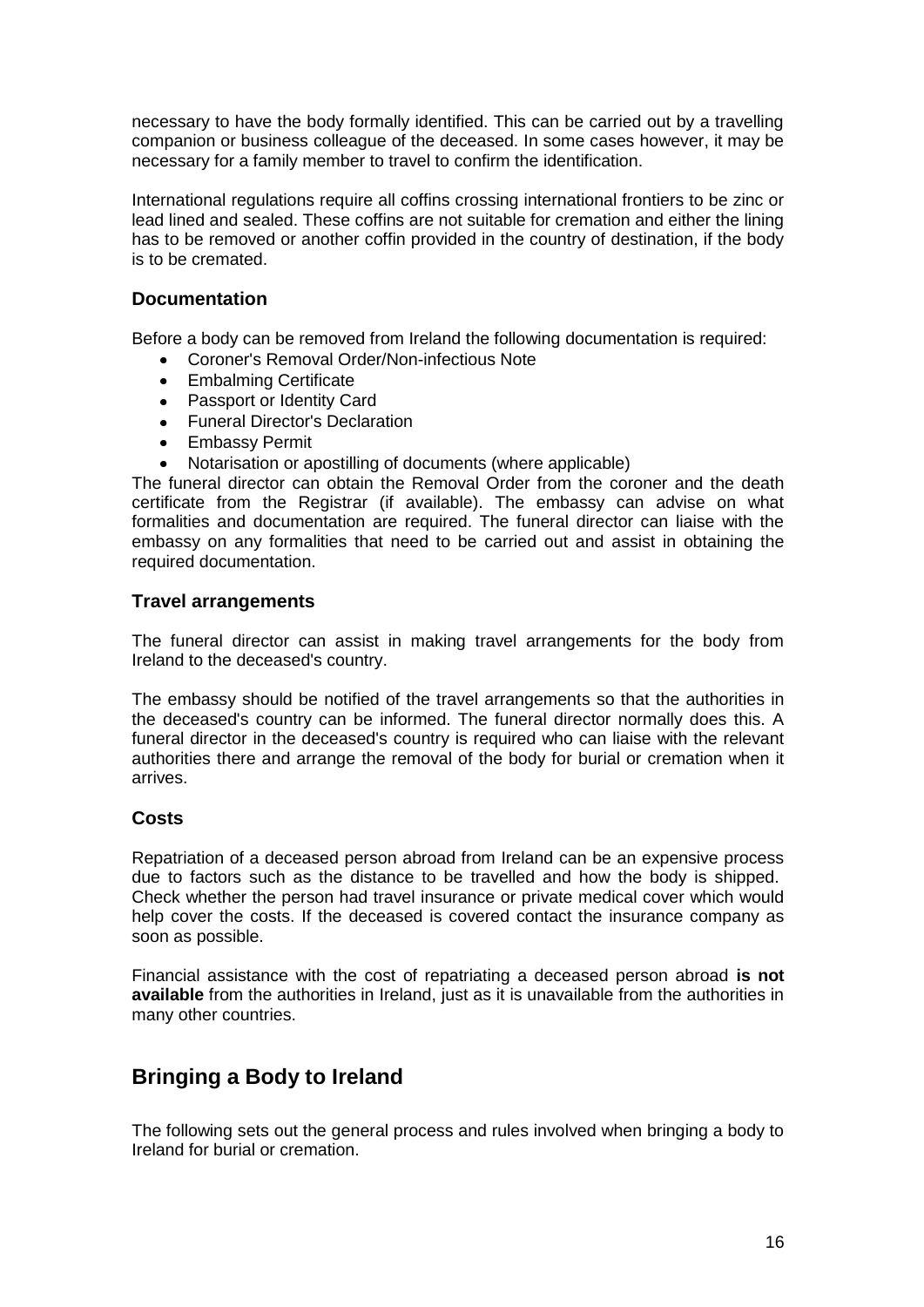Repatriation of the remains of a deceased person to Ireland can be a complicated and costly process. Families may therefore wish to consider having the body cremated abroad and having the ashes returned to Ireland.

#### <span id="page-17-0"></span>**Notification that an Irish citizen has died abroad**

If notified of the death of student abroad by someone other than the Gardai contact the Irish embassy/consulate for that country for advice.

#### <span id="page-17-1"></span>**Formal identification of the remains**

Before any arrangements can be made to return a body to Ireland, it will be necessary to have the remains formally identified. That is, it is necessary to have the identity of the deceased officially confirmed in line with the laws in that country. The rules on who may formally identify a deceased person can vary, but usually identification may be carried out by a travelling companion or business colleague of the deceased. Depending on local laws and rules however, it may be necessary for a family member to travel to the place where the deceased is, to confirm the identity.

Further information on the local arrangements for formal identification of Irish citizens abroad is available from the Irish embassy for the country where the death occurred. While the embassy may assist in obtaining documents such as death certificates, etc. it cannot help pay for the cost of relatives travelling to where a death occurs. Neither can the embassy pay the costs of repatriation of bodies back to Ireland except in exceptional circumstances.

#### <span id="page-17-2"></span>**Appointing a funeral director**

In order to obtain the release of the body for repatriation from the authorities in the country where the student died, it is necessary to appoint a funeral director in that country. A funeral director in Ireland can find a suitable funeral director in the other country and make the appropriate arrangements. Alternatively, the Irish embassy for the country can provide help to Irish citizens in appointing a local funeral director.

The local funeral director can prepare the body for repatriation. The funeral director can also prepare the appropriate documentation and obtain the death certificate if possible. Assistance is also available from the Irish embassy in obtaining documents such as the death certificate or medical reports. The local funeral director can also make all the necessary flight arrangements.

#### <span id="page-17-3"></span>**Clearance from the coroner**

The repatriation of a body to Ireland must be notified to the coroner in Ireland for the district where the body is being flown to. The funeral director will contact the appropriate coroner with the required documentation.

The appropriate documentation in relation to the deceased has to be made available to the coroner for clearance by the coroner's office. The documentation required includes

- Medical certificate giving cause of death
- Certification as to whether a post-mortem examination has been carried out or  $\bullet$ not
- Authorisation to remove the body from the other country